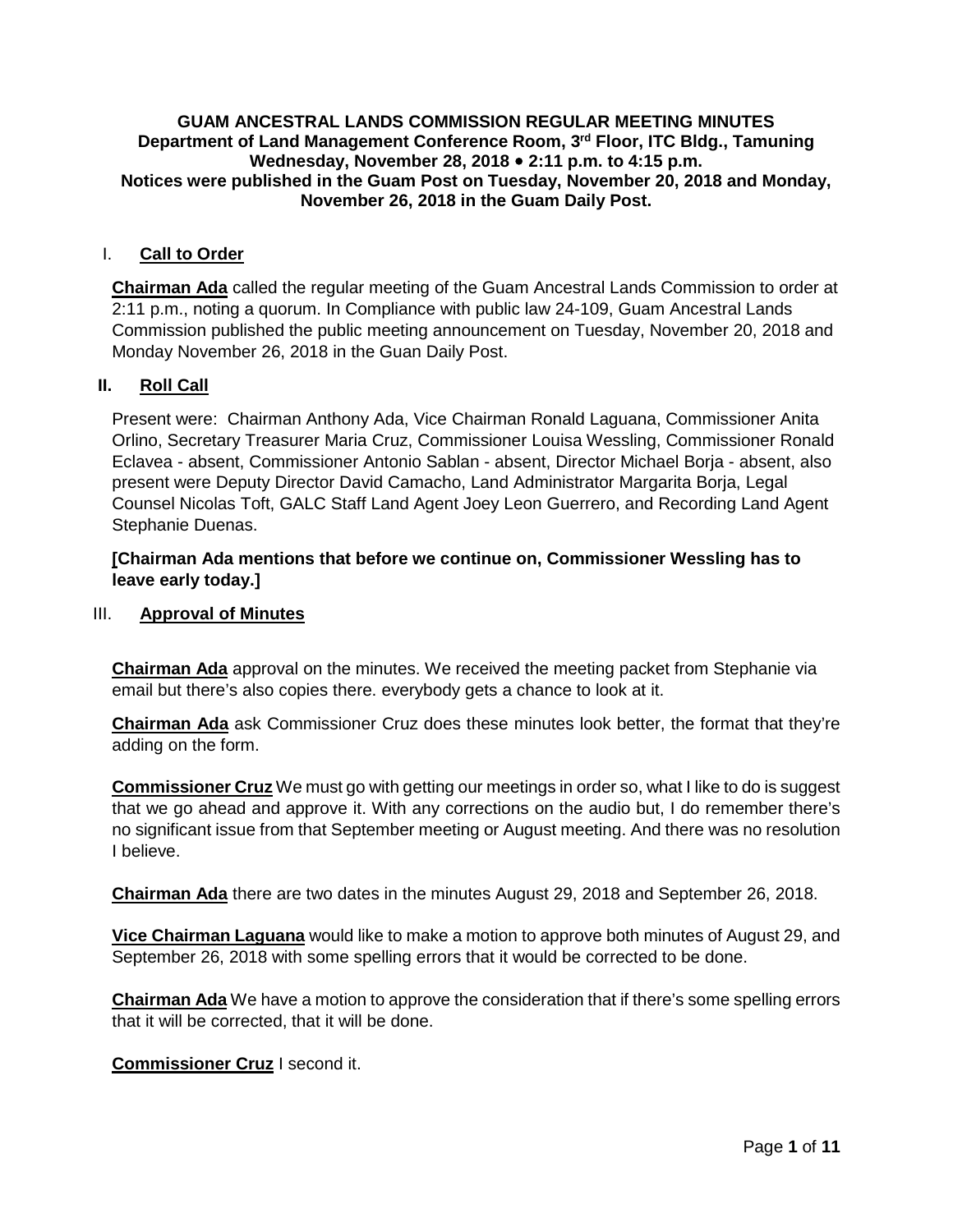**Chairman Ada** It's been moved and second it, Chairman Ada put the motion to a vote. All in favor of the GALC Meeting Minutes of August 29, 2018 and September 26, 2018 say "aye" [Chairman Ada, Vice Chairman Laguana, Commissioner Orlino, Commissioner Cruz, Commissioner Wessling, all opposed say "nay" **[Motion passed; 5 ayes, 0 nay]**

## **IV. Old Business**

#### **A. Update Court Cases**

**Nicolas Toft Legal Counsel** spoke with Attorney Highsmith, says there is currently no developments. In the section 1983 case, we still have the section motion to dismiss that is still pending. The Supreme Court is not yet ruled on the disqualification issue regards to the Attorney General's Office. The WSTCO lease case has been argued and the decision is under advisement and we're just waiting on decision on that case.

**Chairman Ada** asked Attorney Toft if there is only one (1) more item in the 1983 case.

**Nicolas Toft Legal Counsel** I believe so, and we're just waiting on the decision for that one as well.

#### **B. Apra Harbor B-2 Phase I Easement**

**Deputy Director David Camacho** Paul Santos and Tom Torres from Survey Division of Department of Land Management is here to show us the tentative easement in Piti for your review and approval.

**Paul Santos** what you have in your packet is a tentative right of way. We labeled it Phase I Apra Harbor Reservation. It's really tentative because on the first presentation there was a lot of physical challenges that we had to go through. Those physical challenges are still there. It has not changed but, we need to move forward and so what we would like to do is propose a phase I and hopefully when the lands are being returned, we can do something with it and follow the layout. And then maybe we can work on a phase 2.

[Discussion of Apra Harbor Reservation Tentative map being showed on screen monitor. Please see attached for full content/context map.]

**Chairman Ada** asked Mr. Santos if Phase I is from Polaris heading back down to Cabras along the highway. Phase 2 is going to be further in.

**Paul Santos** yes. further south and in. we did get a response from the navy regards using the fuel. There's a fuel line road there and we thought that maybe we can use it on the southerly end.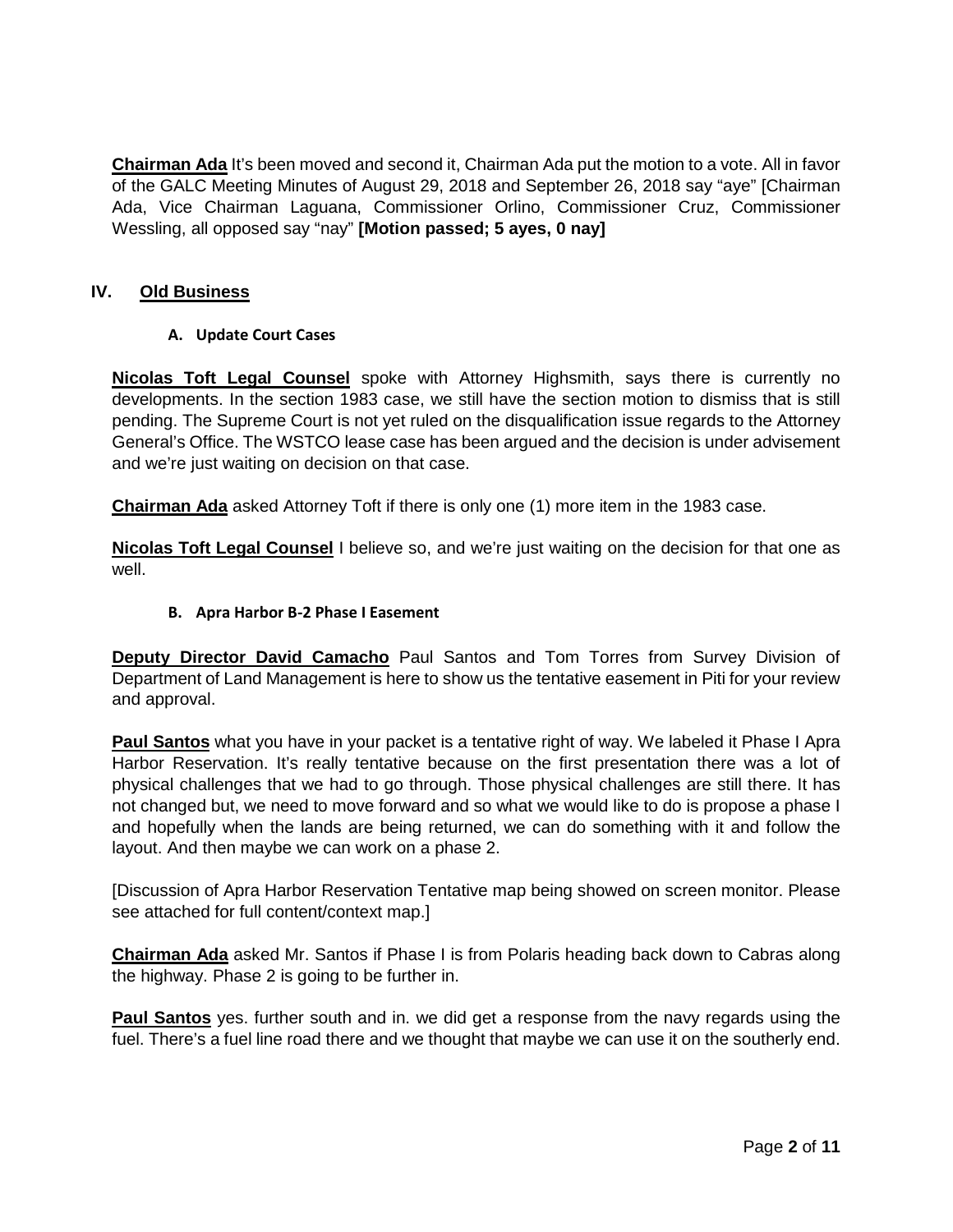**Chairman Ada** did that cause landowners to be landlocked because the military won't give a passage.

**Paul Santos** yes. We're trying to come up with something else, an alternative.

**Chairman Ada** is that allowed.

**Deputy Director David Camacho** it is allowed because most of the easement of the federal government is holding is not releasable to any government of Guam.

**Commissioner Cruz** this looks like a very workable solution to the plat. To apply for the landowners to apply for the easement because now we have a blue print to guide them and it's not workable, then they can talk to the surveyors to see how it's going to be suitable for everybody.

**Chairman Ada** Do I hear a motion.

**Commissioner Cruz** if the Director is requesting in favor of the approval of the Phase I blue print for access then I make a motion to go ahead and approve it.

**Vice Chairman Laguana** I'll second that motion.

**Chairman Ada** this location is at Apra harbor is also known as Apra Harbor B-2.

**Chairman Ada** It's been moved and second it. Chairman Ada put the motion to a vote. All in favor of Apra Harbor Reservation Tentative map say "aye" [Chairman Ada, Vice Chairman Laguana, Commissioner Orlino, Commissioner Cruz, Commissioner Wessling all opposed say "nay" **[Motion passed 5 ayes; 0 nay]**

C. Update Land Returned

**Chairman Ada** we haven't returned any lands.

**Deputy Director David Camacho** responds just one recently.

**Chairman Ada** asked who the owner of the applicant is.

**Deputy Director David Camacho** Lot 201, Mendiola in Piti.

**Chairman Ada** the listing that we have here, is this a complete listing or are we still working on some of it.

**Margarita Borja** It's still being worked on. We have to go down to District Court.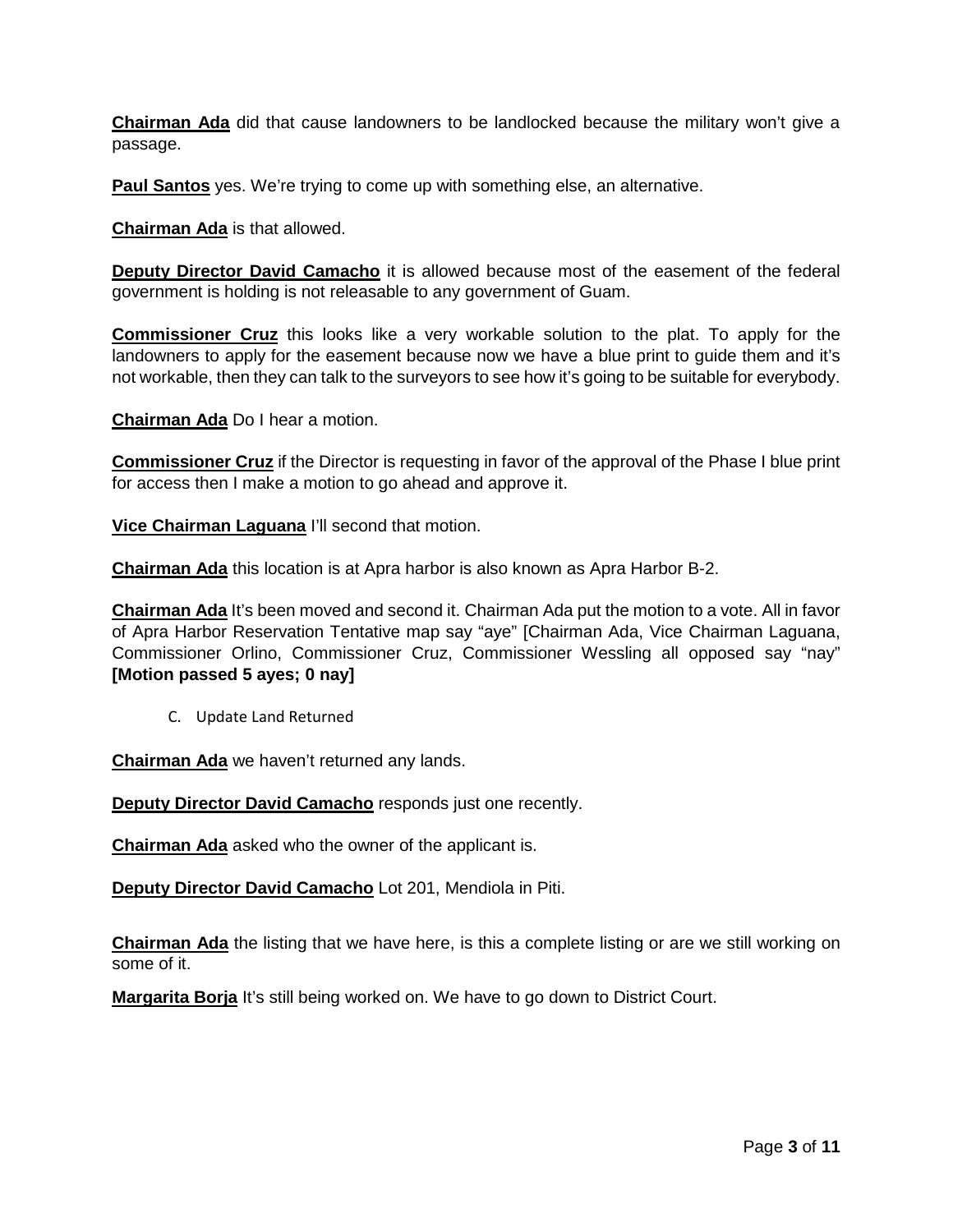**Vice Chairman Laguana** I would like to move to appropriate a cap of twenty-five hundred dollars taken out from the Land Owners Recovery Fund for the purpose of advertisement of both Publicly Media with the purpose of sending emails out contacting original land owners.

## **Commissioner Cruz** I second.

**Chairman Ada** seconded by Commissioner Cruz. There was no discussion noted, Chairman Ada put the motion to a vote. All in favor of the motion to approve the cap of Twenty-Five Hundred Dollars taken out from the Land Owners Recovery and for the purpose of advertisement. say "aye" [Chairman Ada, Vice Chairman Laguana, Commissioner Orlino, Commissioner Cruz, Commissioner Wessling all opposed say "nay" **[Motioned passed 5 ayes; 0 nay]**

D. Memorandum to GEDA Re: Northern Market Rent Deferment payment schedule

**Chairman Ada** I think we put this on here of the agenda the Northern Market Deferment payment schedule. We just put this to announce that the memo has been sent to Mr. Carlos Camacho and he did acknowledge it. But, would you like to do just the highlights of what's going to happen with the deferment of the payment of the Northern Market.

# **[Chairman Ada notes that you all have copies of that in your packet.]**

**Tony Arriola** I'm representing GEDA here. To my left is also my colleague. We're actually here for the Old Business in memo regarding Northern Market Rent Deferment payment schedule.

- $\triangleright$  This approval for the extension of rent deferment shall be effective beginning October 1, 2018 for a one (1) year period **ONLY**, ending September 30. 2019.
- $\triangleright$  New Monthly Payment will be \$10,000 each month from October 2018 to September 2019.
- Interest of 1% per month of the deferred balance will be charged until paid.
- $\triangleright$  Payment of the deferred amount including interest, will be a lump sum payment once the construction loan is obtained within the one year (Oct 2018 – Sep 2019) rent deferral period.
- $\triangleright$  If the construction loan is not obtained during the one-year rent deferral period (Oct 2018 Sep 2019), the **total amount deferred plus interest will be paid** in twelve (12) equal monthly installments beginning October 1, 2019 and ending Sep 30, 2020**.** During this period**, full rent (\$25,322.28 per month) will also be paid** by NM, in **addition** to the payments of the accumulated deferred amount with relative interest.
- $\triangleright$  Rent will escalate 10% in the year 2021. GALC approval of past and current rent deferrals will not change the escalation date of 2021.

**Tony Arriola** The table we presented to you folks.

**Chairman Ada** so October 2019 Northern Market will catch everything out. So that in October 2019 their balance due for the month is going to fall down into the fifteen thousand three twenty two.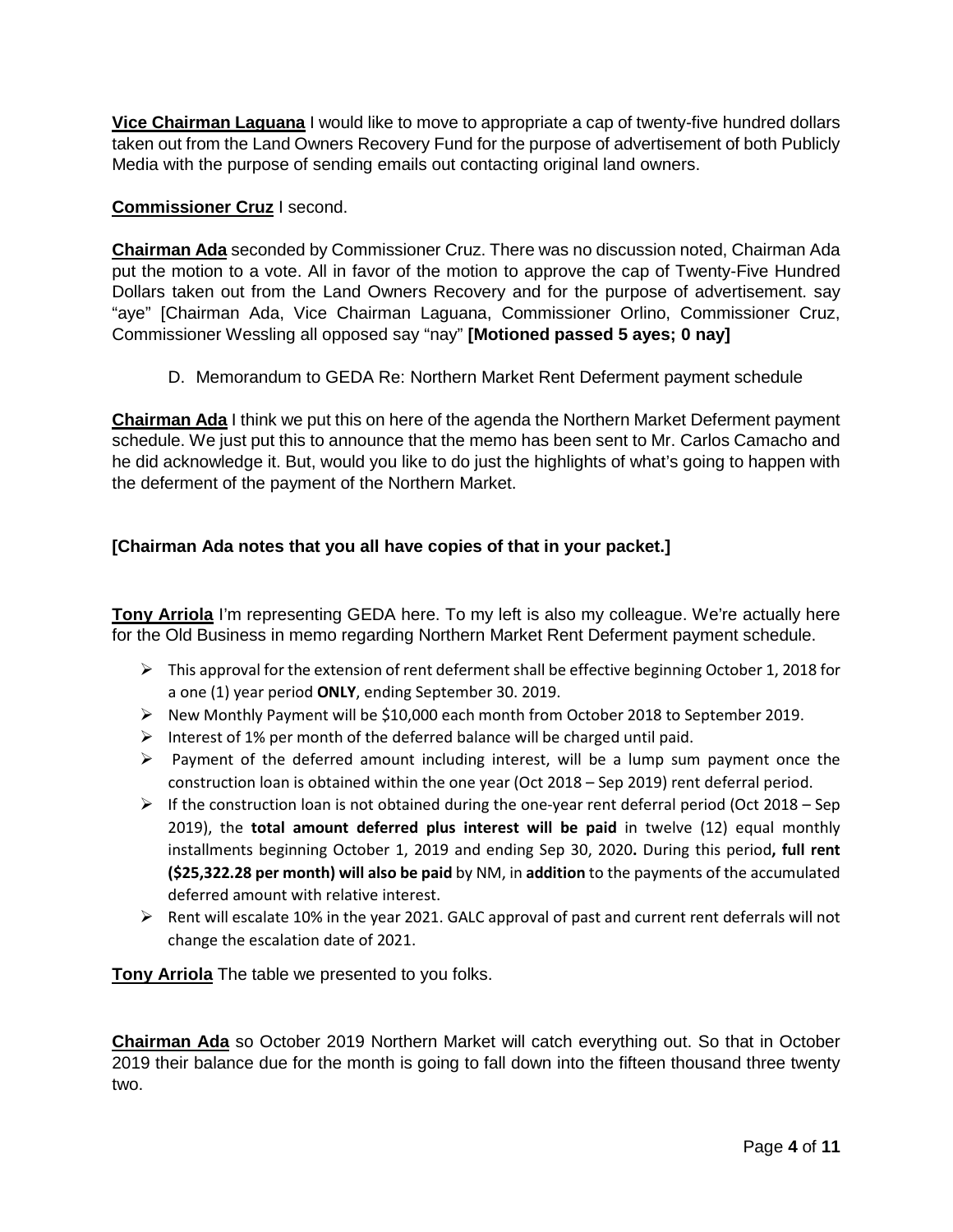## **Tony Arriola** yes.

**Chairman Ada** asked Mr. Arriola would that be on October 2019 they'll pay that 1.6 to catch it up.

**Tony Arriola** yes exactly.

**Chairman Ada** Does Mr. Camacho feel comfortable with this. I know that he asked for one (1) year. So what's your take when you're speaking with him?

**Tony Arrilola** we approved it on our September meeting.

**Chairman Ada** board any questions.

[No additional questions from the commissioners noted]

**Tony Arriola** may I add Mr. Chairman, here's what we're going to make all the way up to September 2019. If you look under the column under the deferred lease amount. On September 2019 we're going to be making three hundred and three thousand. Eight sixty seven point thirty six plus the interest of twenty six thousand three fifty one.

**Chaiman Ada** so that's the larger figure that he's going to balloon it.

**Commissioner Wessling** well the letter here states that beginning October 1<sup>st</sup> 2019 and ending… it's going to be twelve (12) equal monthly installments. During that period the rent will revert back to the twenty five thousand per month and then the equal monthly installments of the amount that was deferred will be added onto the twenty five thousand, right?

**Joann Cruz** if the construction loan is not obtained.

**Commissioner Wessling** that's the condition if it's not obtained by that time so, if it's not obtained then what happens?

**Joann Cruz** then your correct he pays the full twenty five thousand three twenty two of twenty eight a month plus the deferred amounts get…

**Commissioner Wessling** equally distributed over a twelve month period, right? But, if he does gets the construction loan then off course, it will be a lump sum. But if he doesn't then it's going to be spread out over twelve (12) months.

**Joann Cruz** that's correct.

**Chairman Ada** asks Mr. Arriola anything else.

[No additional questions and/or comments. Chairman Ada closed the Memorandum to GEDA Ref. Northern Market Rent Deferment payment schedule.]

#### **V. New Business**

**A. Letter from NAVFAC to GEDA dated August 22, 2018 Ref. Annual reporting requirement for POI-5, POI-20, Tamuning Telephone exchange, and Route 2A**

**[Representing from GEDA are Larry Toves and Michael Cruz]**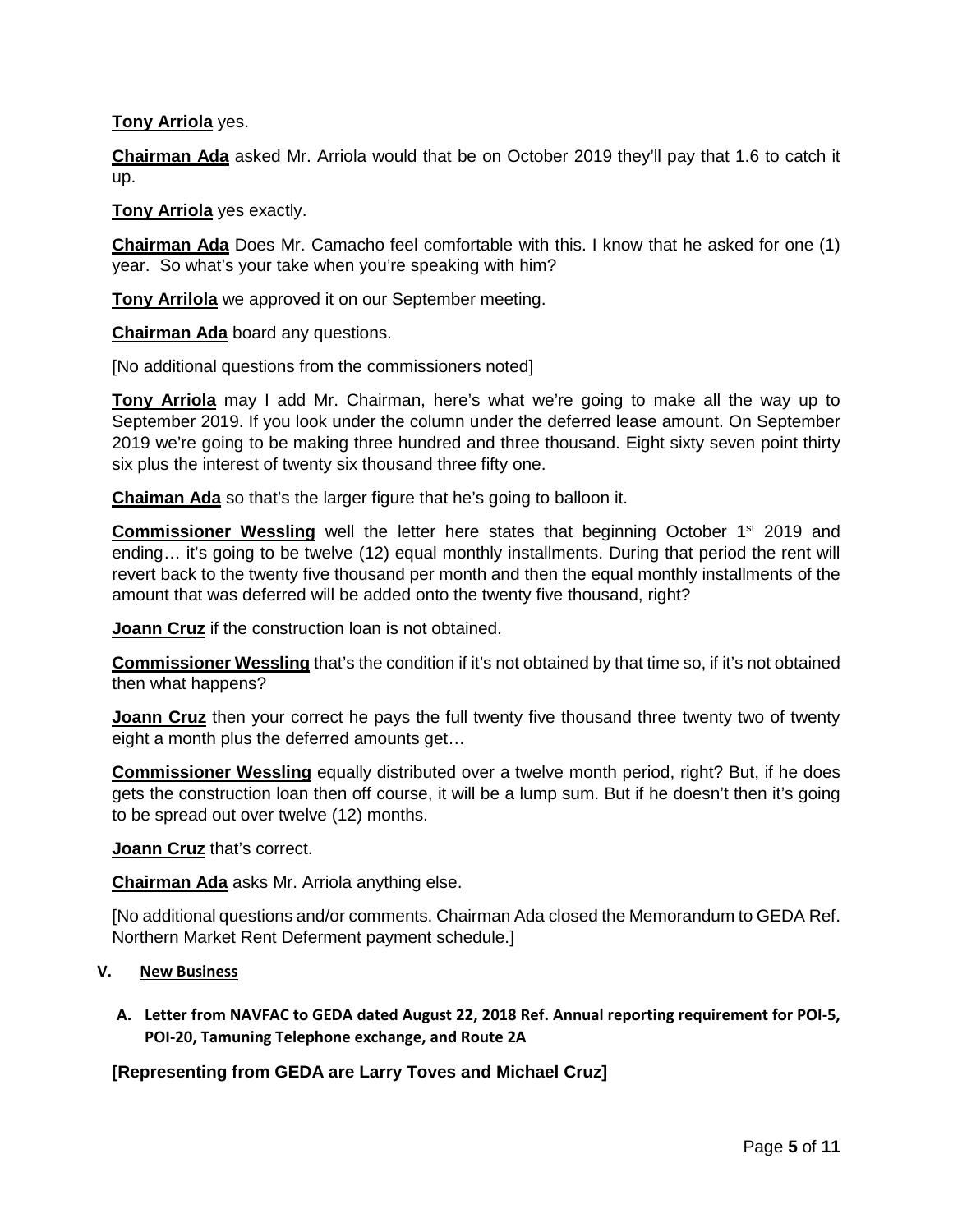**Larry Toves** my name is Larry Toves and with me is Mike Cruz, we're both from GEDA and again, we're here just like we are every month to give you an update and status and particularly with the respect to the agenda item regarding the letter from NAVFAC. Just to give the commission a little history of this, when the deeds we're transferred from the military to the Government of Guam, there we're restrictions:

One of those restrictions is the use of the property, they had to be used for industrial type uses because that was a cleanup effort was just to industrial standards. If they we're going to use it for any other use, they would have to go to the Navy for approval and that would require more studies and so on, and so on.

And that point, in 2001 after we received deeds from the military, on public law local statue, we we're required to transfer these properties over to Guam Ancestral Lands Commission for the eventual return of the original land owners. And so we did that, we deeded those same properties with the same restrictions to the GALC. The GALC deeded those properties to the original land owners. Again, same restrictions same requirements.

So, basically it was the land owners that are responsible to submit an annual report. Here we are the Navy is sending this letter to us. Now it's transferred over. Somehow, there's got to be some notification to the Navy that it's the land owners now that have control of the property.

**Chairman Ada** so, the board not following the stipulation by the Navy to keep it industrial.

**Larry Toves** well again, I think what's happening here is the Navy is only dealing with GEDA because at the time only GEDA was the local. The navy didn't recognize the commission at the time because this is not part of their transfer procedure. The procedure was to transfer these GLUP properties to the LRA. And that's what they did. To this day they still sign these letters to GEDA but, we've acknowledged to them that these properties have been transferred to the original land owners.

**Michael Cruz** prior to the transfer, the military cleaned up these properties to what they call industrial standards. There are only two (2) categories of uses under the cleanup process. You need to clean it up to the industrial standard which is a relatively lower standard. The other use is residential. Those are the only two categories industrial/residential. Industrial, that means commercial, it means farming. It just doesn't mean residential because if it was residential then, the military would have to clean up to a higher cleanup standard. Industrial means everything non-residential.

**Larry Toves** as we understand it today for example tamuning telephone exchange down the street is been sitting idle since we transfer. So, there's no activity on the property. But the property down at route 2A was returned to Mr. Bordallo and he since used that property down to construction and if you drive down there today it's being used as industrial.

**Chairman Ada** asked Mr. Toves if the property is at Agat.

**Larry Toves** responds yes. Now, the two (2) properties over at Tyan I'm not sure what they're being used for. Those were also returned to the original land owners. Our recommendation Mr. Chairman at this point is to respond to the Navy by saying that these properties have been returned to the original land owner and they would have to communicate with them based on local statue.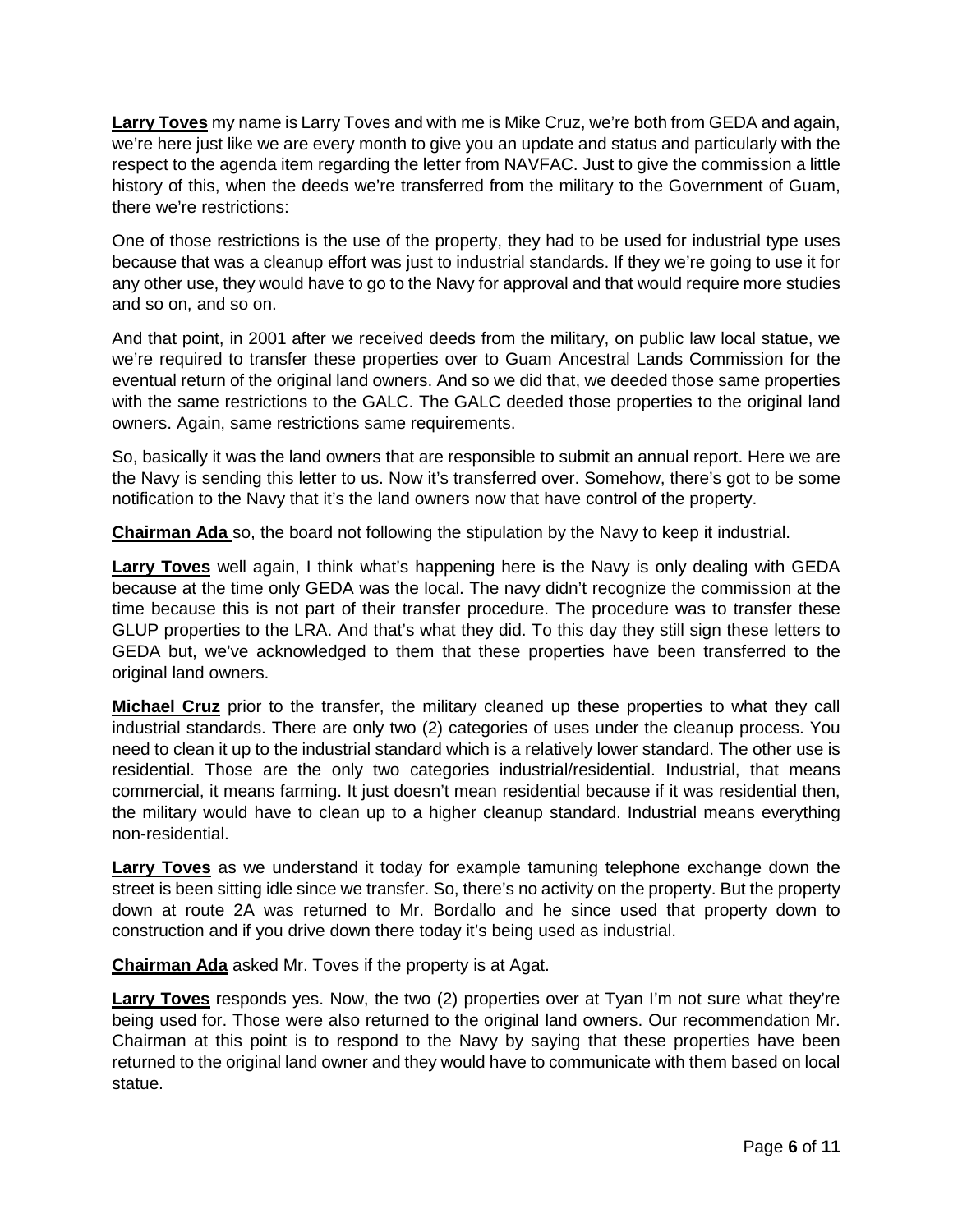**Vice Chairman Laguana** asks Mr. Toves how many properties are there.

**Larry Toves** responded there are four (4) pieces.

**Commissioner Cruz** Is there any in Tyan.

**Larry Toves** there are two (2) parcels.

**Chairman Ada** asked Mr. Toves is this what you're referring to as POI-05 and POI-20, right?

**Larry Toves** responds a point of interest is what it says. When these properties we're turned over by the military they were points of interest because of the amount of the environmental conditions of the property. So, that's why they labeled it points of interest.

**Chairman Ada** we agreed that we should get out of it between that. But, if we go ahead and communicate with the Navy but, not to make it a surprise to the land owners also inform them. Will that be Land Management to let them know or will it be you folks to let them know.

**Larry Toves** at this point, we can draft something for the commission.

[Discussion ensues on the letter from NAVFAC to GEDA dated August 22, 2018.]

#### **B. Proposed Position(s) Description**

**Chairman Ada** we need to do a posting, right? But we need to agree what positions we're going to choose. There are five (5) different positions and I think Dave the one you recommend first is for not an Executive Director but, a Land Agent.

**Deputy Director David Camacho** because of the fact that Joey is on the verge of retirement and we need somebody to be well…

**Chairman Ada** we got another higher position, right?

**Vice Chairman Laguana** we requested for four (4) right, Mr. Director? I think there's four (4). Two (2) Land Agents and two (2) Administrators.

**Deputy Director David Camacho** it all depends on what's going to happen after January 6.

**Commissioner Cruz** asked how much time we are talking about here.

**Vice Chairman Laguana** Director what's your advice.

**Deputy Director Camacho** an approval from the board to hiring. And then, we communicate with our HR. and that's our suggestion is the Land Agent first.

**Vice Chairman Laguana** so how many positions are you suggesting now, just Joey's?

**Deputy Director David Camacho** just the Land Agent.

**Chairman Ada** asked is that position a Land Agent 3.

**Commissioner Orlino** responded no. Land Agent 2.

**Deputy Director David Camacho** the listing that they have right now. We know that there's a Land Agent I on listing available. on the 2 I don't know for sure. Then again, it's up to you guys is to what title.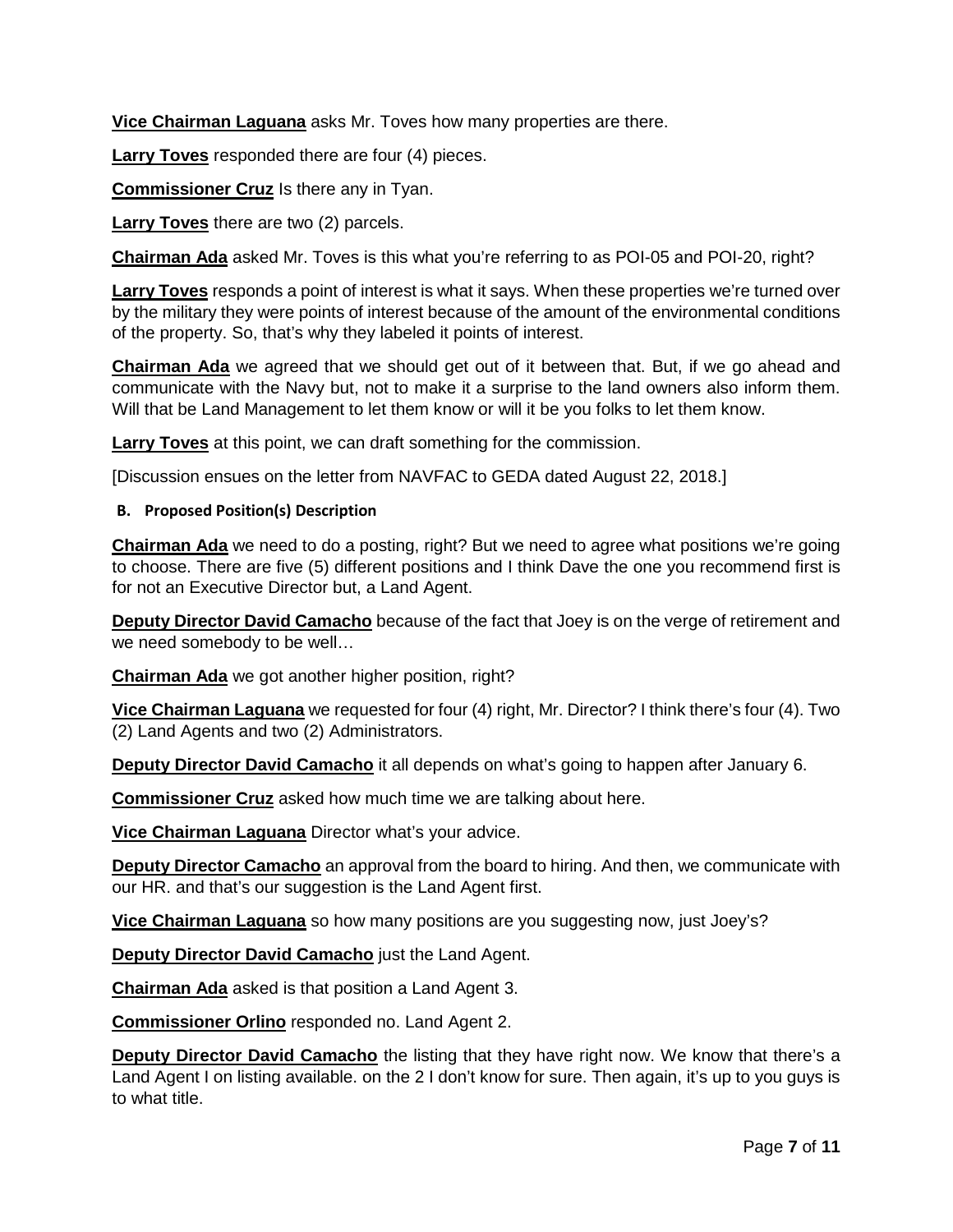**Chairman Ada** asked Director Camacho that he mentioned the Administrator Officer. The Land Agent is what you want.

**Deputy Director David Camacho** yes. For now. Department of Administration has a listing of Land Agent I available. And if we're going to open up a position it's going to take some time, maybe three, two months to advertise. If you open a position and there is an existing listing, you have to go with the existing listing. We could request for that.

**Commissioner Cruz** I suggest that we don't make any changes because if we make any changes then, we're subject to going to another process. Going to civil service commission and we don't want that.

**Chairman Ada** mentioned these are the positions descriptions provided. Everybody also got a copy since September 27<sup>th</sup>.

- Administrative Officer
- Land Agent I
- Land Agent II
- Land Agent III
- Land Management Administrator
- Management Analyst IV
- Program Coordinator III

**Chairman Ada** what was just previously discussed if we try to change this position description it's going to go to an even longer process because it has to be audited, right? So we just have to pick this. What I heard is a land agent I or land agent II, Dave?

**Deputy Director David Camacho** land agent I is available.

**Chairman Ada** we'll go ahead and post the land agent I. asked Joey Leon Guerrero are you going to completely retire or are you going to be on a part time basis or you haven't decided yet?

**Joey Leon Guerrero** I haven't decided yet.

**Chairman Ada** Everybody on agreement, shall we move it?

**Vice Chairman Laguana** I move to approve the land agent I position for the announcement and the publishing and the call.

## **Commissioner Wessling** I second.

**Chairman Ada** seconded by Commissioner Wessling. Chairman Ada put the motion to a vote. All in favor of the motion to approve the land agent I position for the announcement and the publishing say "aye" [Chairman Ada, Vice Chairman Laguana, Commissioner Cruz, Commissioner Orlino, Commissioner Wessling], all opposed say "nay." **[Motion passed; 5 ayes, 0 nay]**

**[Chairman Ada mentions that Commissioner Wessling is to be excused]**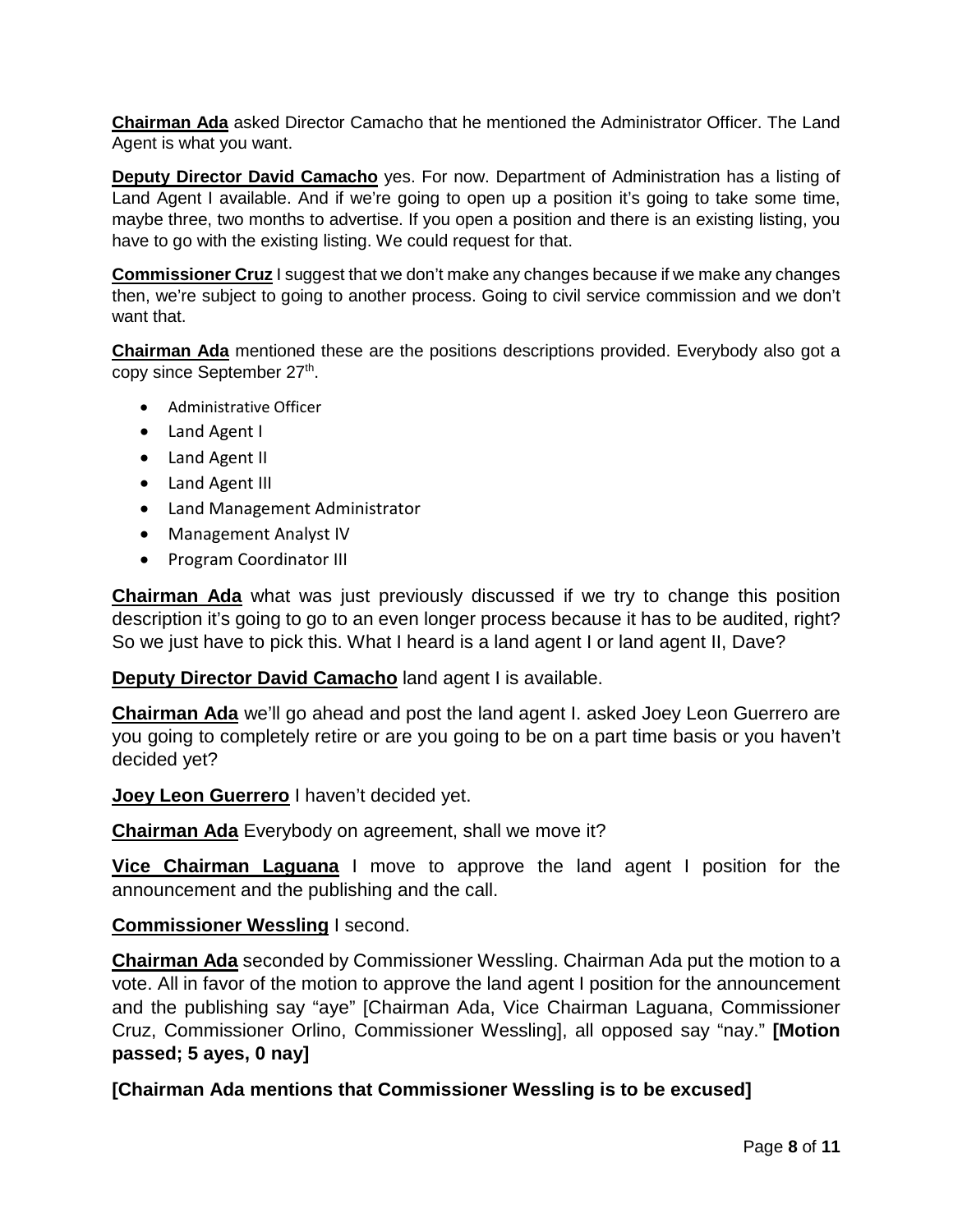# **Chairman Ada no additional discussion for the Proposed Position Description.**

## **Next item on the agenda –**

## **C. Land Bank Account**

**Deputy Director David Camacho** the account that we have with Coast 360. You have copies of that in your packet. We're going to ask the board to approve a TCD on the two (2) million that was derived from the sale of Waterworks. And we need approval from the board in order to put it in a TCD. On the two (2) million that I'm asking for to be put on a TCD for Waterworks I believe Mike prepared a Resolution already for signature.

**Chairman Ada** the proceeds of the sale are not in the TCD, right now?

**Director David Camacho** responds no. it's in the savings account. We deposited 3.5 million on the land bank account. But, to pull it out and put it on a TCD we need approval from the board.

**Chairman Ada** let's make a motion to put the proceeds of the seventeen acres into a TCD. For the purpose of the motion I like the exact amount of the purpose of that sale. We should place the exact amount from the sale into a TCD so, that we know that it came from GWA into savings, into a TCD.

[Chairman Ada mentions that the OPA wants to meet on December 10 or December 17. responded that December 10 is a good time. Each of you received a copy of the audit report. It's called an entrance meeting.]

**Chairman Ada** the motion is to be followed by a resolution being drafted by Director Mike Borja. To place the proceeds of the sale of the seventeen acres to Guam Waterworks in the amount of two million four hundred and ninety thousand even dollars. Place it into a term share, it currently sits in the savings. For 36 months in the rate of 2.40% and it's going to be still with the Coast 360 Federal Credit Union.

**Deputy Director David Camacho** mentions that to open the account that they have to fill out the application with their signature.

# **Commissioner Cruz** I second that.

**Chairman Ada** seconded by Commissioner Cruz. Chairman Ada put the motion to a vote. All in favor of the motion to approve to place the proceed into a term share of the sale of seventeen acres to Guam Waterworks in the amount of two million four hundred and ninety thousand even dollars for 36 months in the rate of 2.40% say "aye" [Chairman Ada, Vice Chairman Laguana, Commissioner Cruz, Commissioner Orlino, Commissioner Wessling] all opposed say "nay." **[Motion passed 5 ayes; 0, nay]**

# **VI. Public Comments**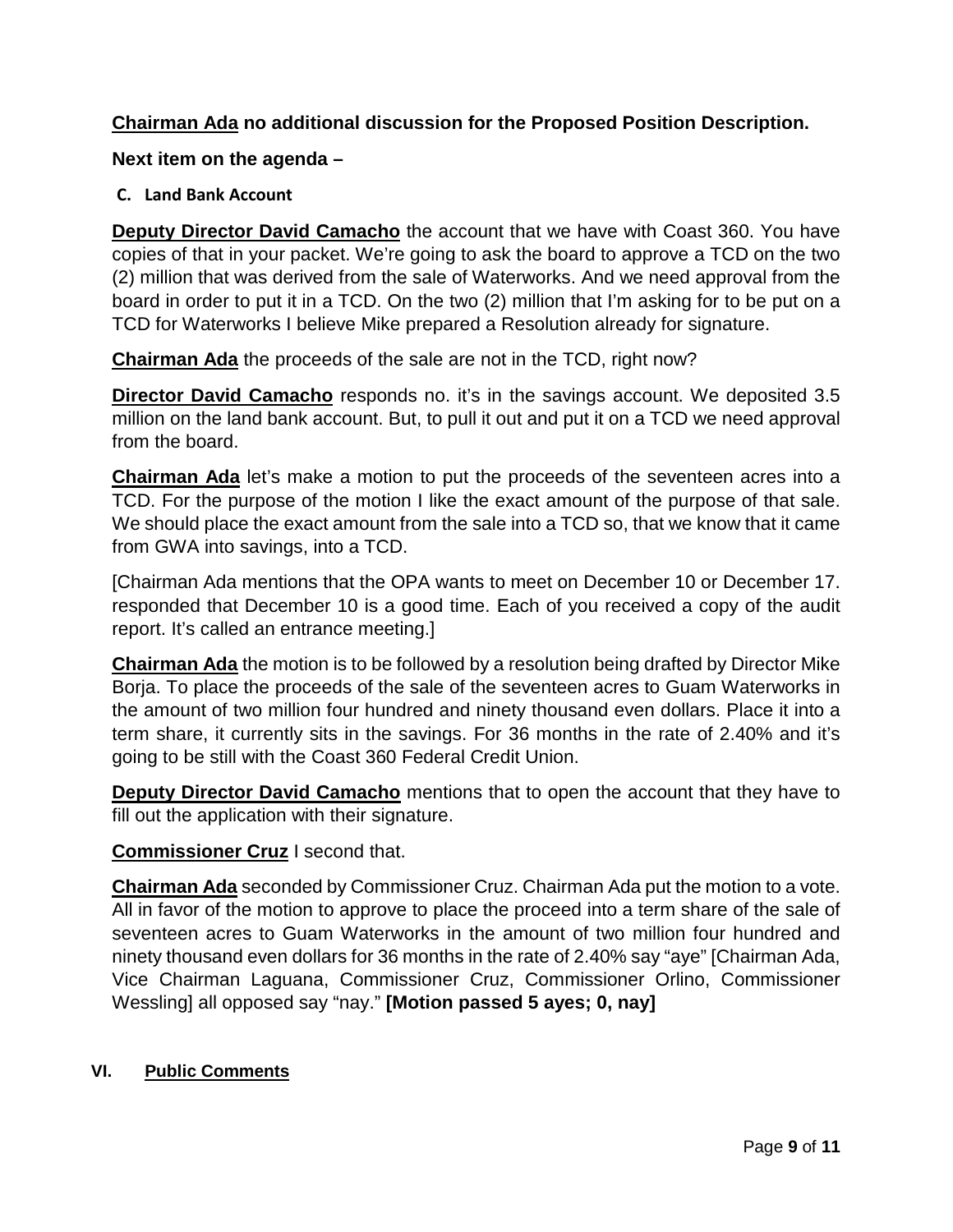[Chairman Ada would like to acknowledge Mr. Borja. No additional comments and/or questions noted. Chairman Ada closed the public comment period.]

## **VII. Director's Report**

**Chairman Ada** no additional comments or and/or questions noted, Chairman Ada closed the Director's Report period.

### **VIII. Adjournment**

**Chairman Ada** mentions there's no further discussion for the meeting and calls this meeting adjourned.

**Chairman Ada** motion to adjourn.